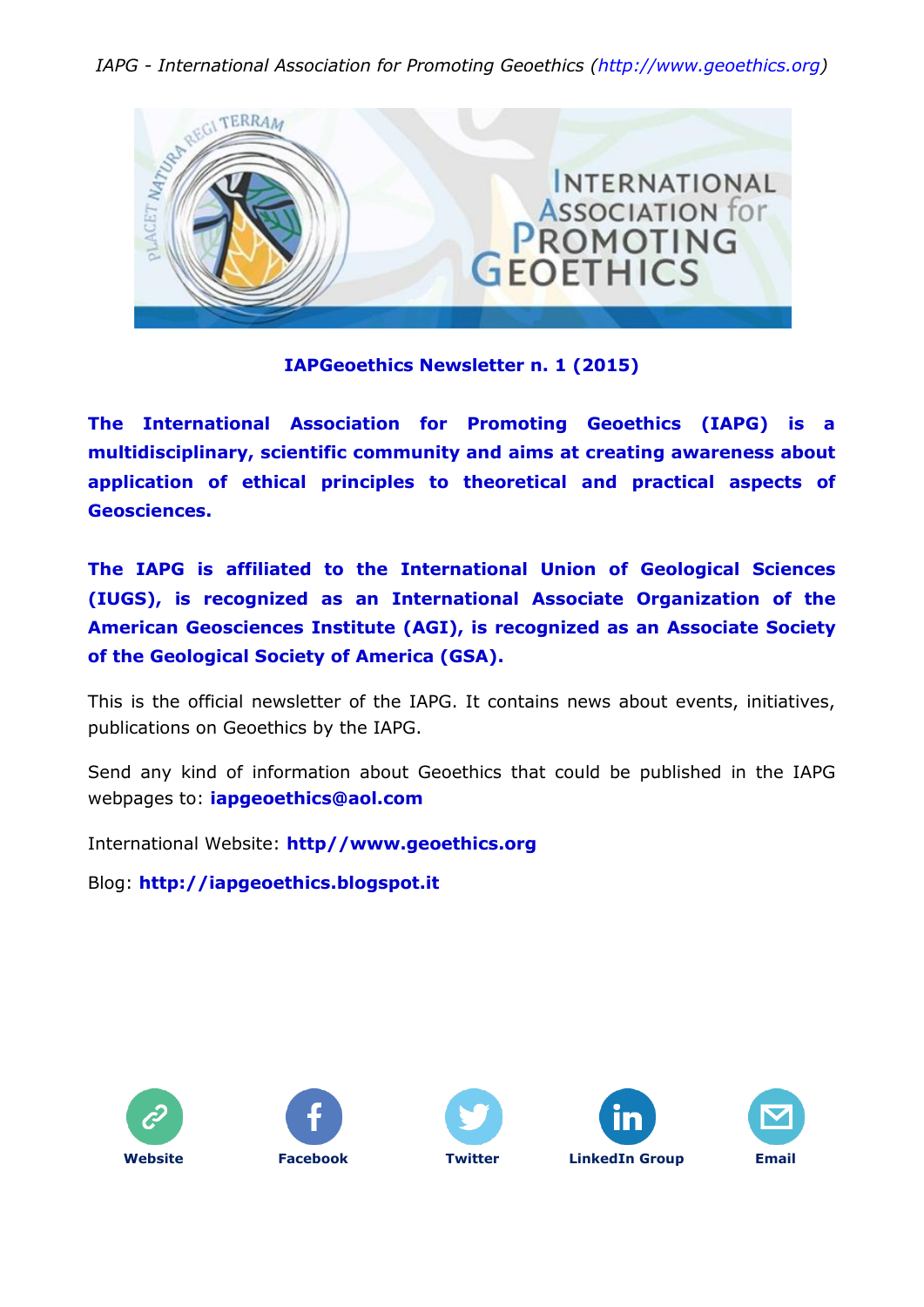

**The IAPG in Geospectrum (Spring 2015)**

[http://www.americangeosciences.org/sites/default/files/mmoses/Geospectrum\\_Spring](http://www.americangeosciences.org/sites/default/files/mmoses/Geospectrum_Spring2015_1.pdf) [2015\\_1.pdf](http://www.americangeosciences.org/sites/default/files/mmoses/Geospectrum_Spring2015_1.pdf)



**The IAPG and the IGEO - International Geoscience Education Organisation have signed an Agreement of Co-operation** on 20 May 2015. The agreement expresses a mutual desire to co-operate on a range of issues in the field of geoethics and geoscience education. Read more in the IAPG Blog: <http://iapgeoethics.blogspot.it/2015/05/the-iapg-has-signed-agreement-of-co.html>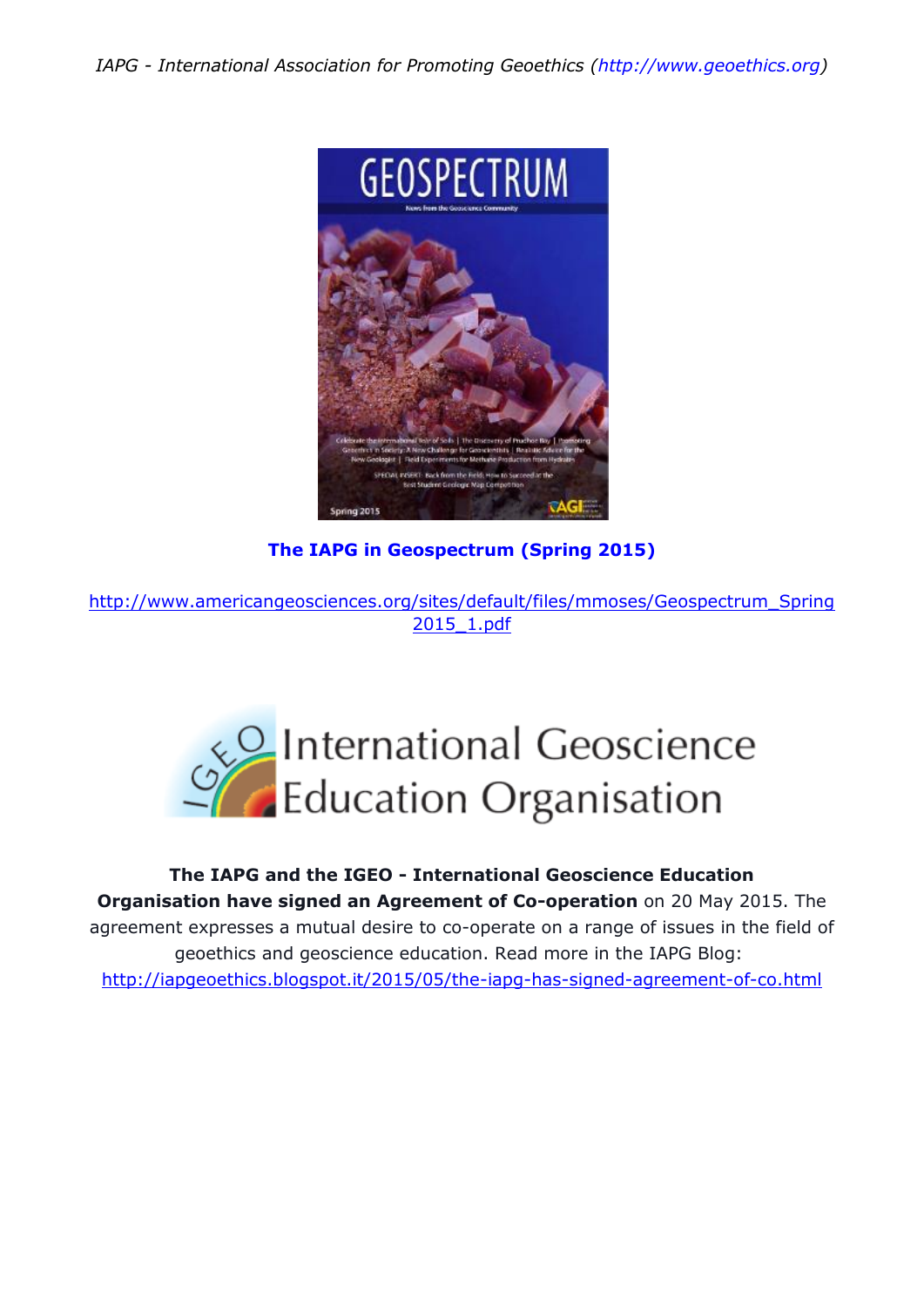

**Call for abstracts**

at the **GSA Annual Meeting** in Baltimora (1-4 November 2015). We invite colleagues to submit asbtracts for the **IAPG session: T72. Ethics of Geoscience in Practice and Application**. Conveners: Cindy Palinkas & Vincent Cronin (IAPG-USA coordinators). Click here for [the session description](http://www.geosociety.org/meetings/2015/sessions/topical.asp)



**Preparation for and response to earthquake disasters fail to use crucial information**,

by Max Wyss for the IAPG Blog: <http://iapgeoethics.blogspot.it/2015/05/preparation-for-and-response-to.html>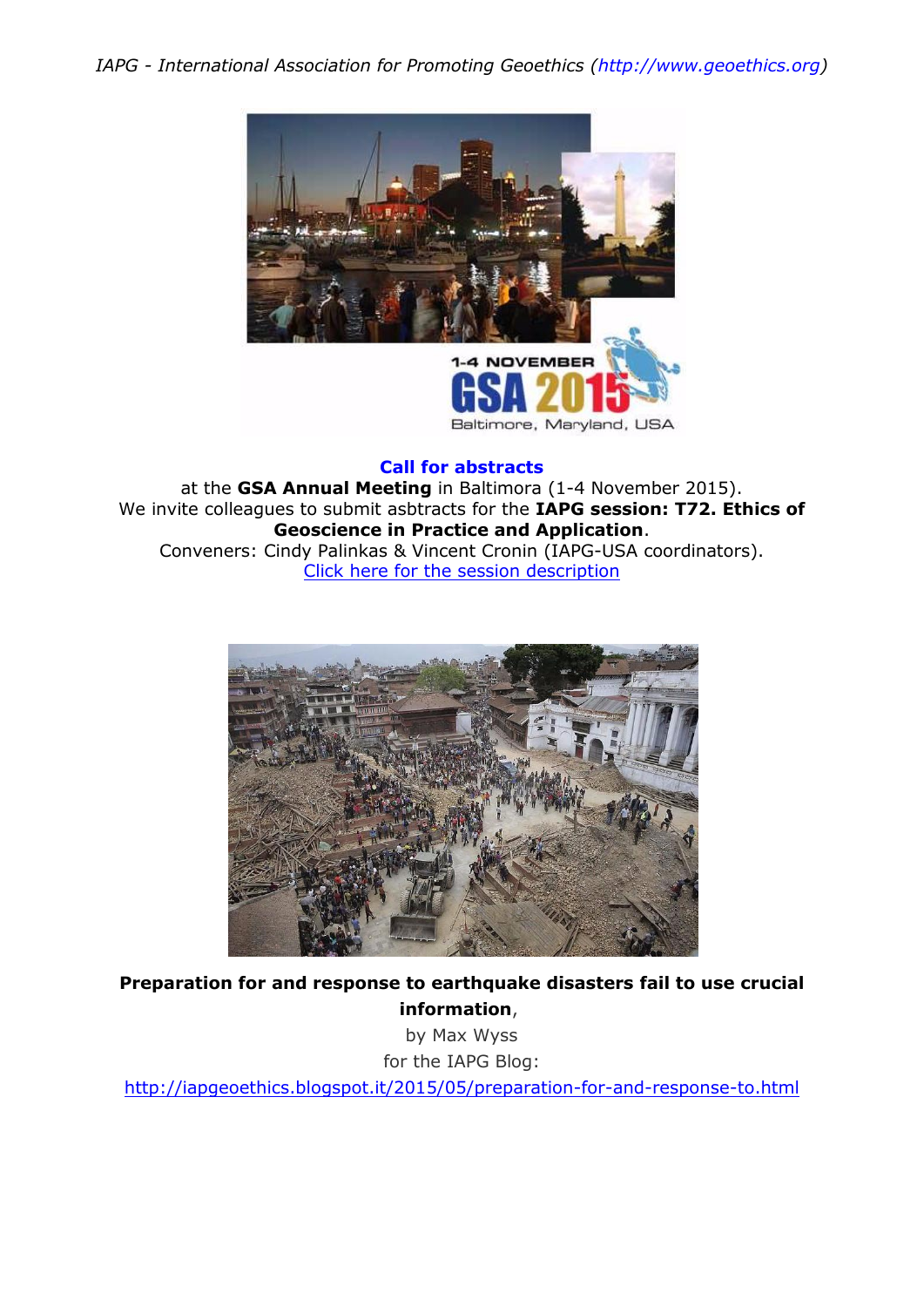

## **The IAPG section of Spain**.

The section will work under the responsibility of Emilia Hermelinda Lopera Parejas (Centro de Investigaciones Energéticas, Medioambientales y Tecnológicas - CIEMAT, Madrid) and Domingo Alfonso Martín Sánchez (E.T.S.I de Minas y Energía, Universidad Politecnica de Madrid).

> Website: <http://www.minasyenergia.upm.es/es/inicio-iapg.html> Facebook: <https://www.facebook.com/IAPGSPAIN> Twitter page: [https://twitter.com/IAPG\\_SPAIN](https://twitter.com/IAPG_SPAIN)



The beautiful and interesting **website of the IAPG-Portugal** section

## at [http://web.fc.up.pt/iapg-pns/.](http://web.fc.up.pt/iapg-pns/)

Thanks to Clara Vasconcelos and Antonio Almeida, IAPG-Portugal coordinators.